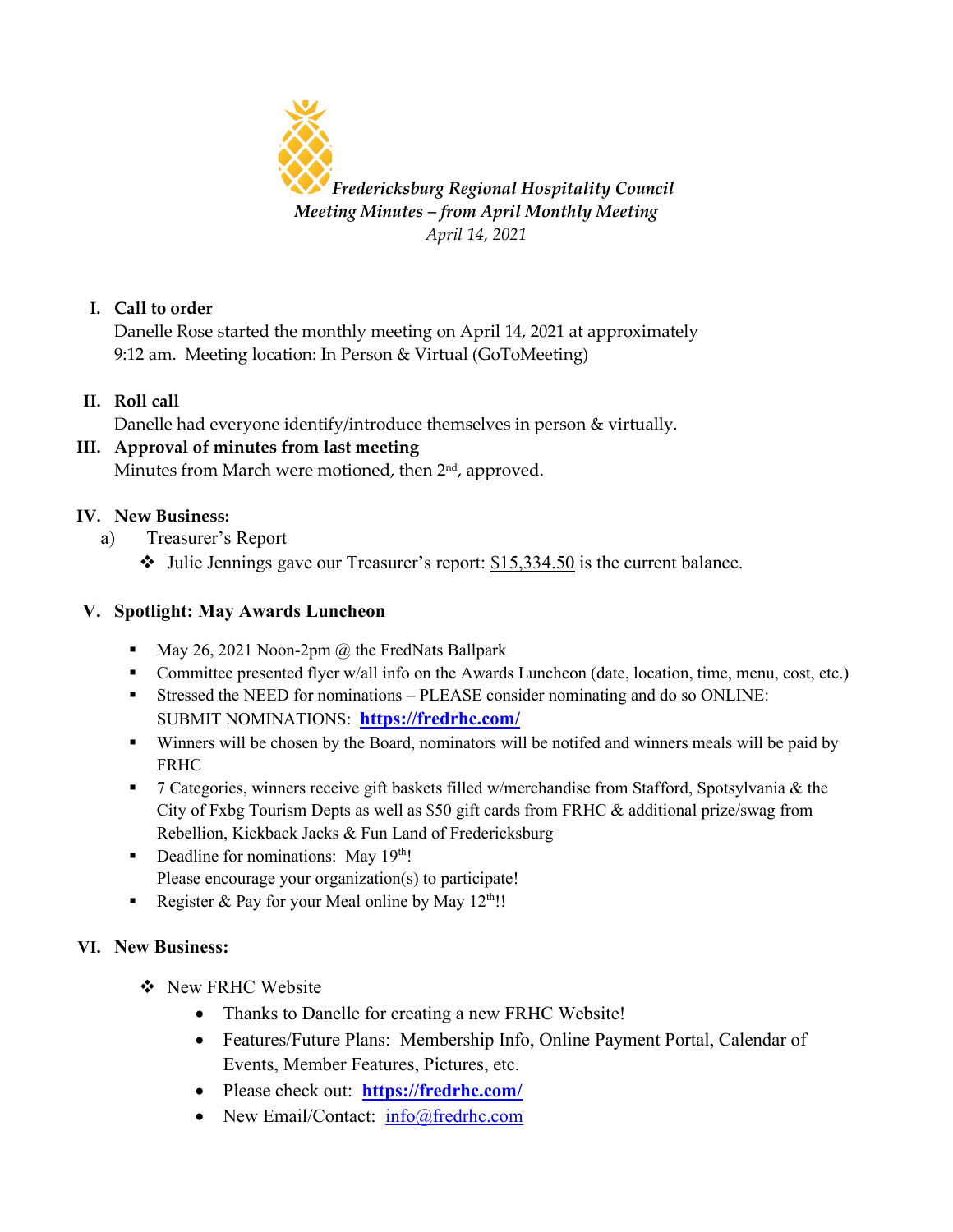#### ❖ Member News

- Donna Carter mentioned the new renovations at the **Staybridge Suites Quantico-Stafford:** will be hosting our July Meeting and showing off the new look!
- **FredNats** Jimmy mentioned excitement for the FredNats Home Opener May 11<sup>th</sup>
- **Fun Land** Clint reported newly surfaced mini-golf is complete and sales has been robust in the last few weeks!
- **Victoria/City of Fxbg** Introduced Renee as a full time City employee assisting her and the department; they've been busy with marketing efforts to 1,000 tour operators and scheduled meeting w/the American Bus Association. May 4th is the  $60<sup>th</sup>$  Anniversary of the Freedom Riders, Fredericksburg was the  $1<sup>st</sup>$  stop at the start of the 7-month campaign challenging southern states to recognize the 1946 & 1960 Supreme Court rulings banning segregated interstate travel.
- **Fireworks:** City of Fxbg will be having their fireworks at the FredNats Ballpark on July 4, 2021; Stafford County announced a fireworks only event at Pratt Park also on July 4, 2021. Spotsylvania County has not finalized their plans yet.
- The Heritage Festival will now be "The  $4<sup>th</sup>$  in Fredericksburg" no announced plans yet
- **Danelle** reported on the campaign "We are FXBG!" new tourism effort funded w/a \$50,000 digital campaign to lure travel to fxbg.
- Courtney/Stafford County: Finalized a successful marketing campaign for VA, PA & NC focusing on outdoors and food/beverage to drive traffic to their website
- **Lindsey/Spotsylvania**: Focusing efforts on photography & videography showcasing special places w/in the County (for a Fall Campaign); "Night at the Museum" Movie Night May 15<sup>th</sup> FREE; "Two-In-One Art Event" on June 26<sup>th</sup> 9am-Sunday 6/27 2pm at the Spotsylvania County Museum at Lick Run w/the VMFA Art Mobile offering a weekend of fine art & history: FREE!
- **JOB FAIR**: Committee Volunteers include: Danelle Rose, Lindsey Leach, Chris Nelson, Kyle Gawthrop, Carey Lee-Own, Matt Addis. Recommended location: Fxbg Expo Center. This committee will meet and devise/craft the event.

#### **VII. Adjournment**

Danelle adjourned the meeting at 9:50am Minutes submitted by Joyce Willis

*Next Meeting – Wednesday, May 12th, VIRTUAL! at 9am* 

*(Dial in Info below)*